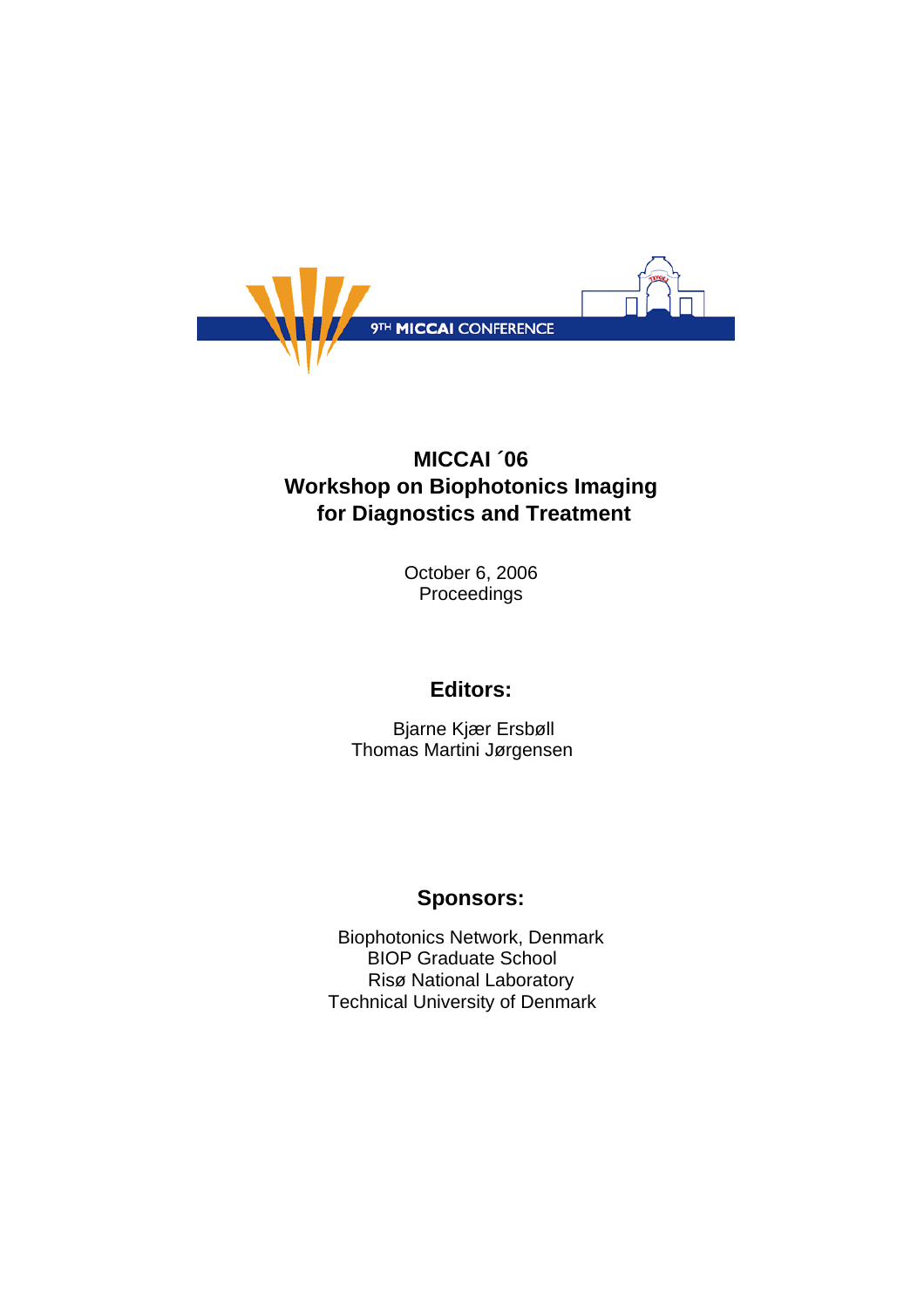Technical University of Denmark Informatics and Mathematical Modelling Building 321, DK-2800 Kgs. Lyngby, Denmark Phone +45 45253351, Fax +45 45882673 reception@imm.dtu.dk www.imm.dtu.dk

IMM-TECHNICAL REPORT: ISSN 1601-2321 ISBN: 87-643-0116-8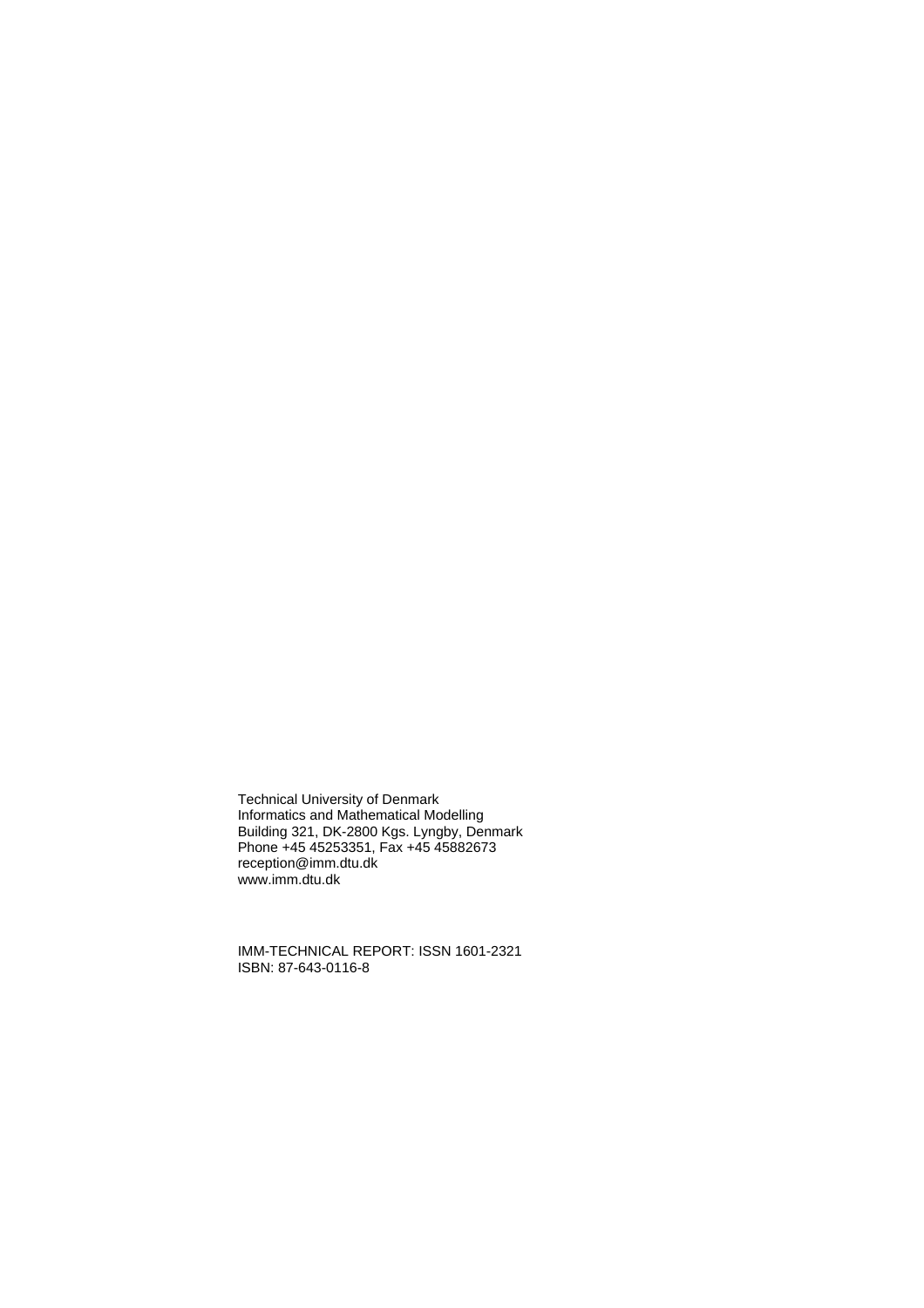### The Intrinsic Dimension of Multispectral Images

Cicero Mota<sup>1</sup>, Ingo Stuke<sup>2</sup>, and Erhardt Barth<sup>3</sup>

<sup>1</sup> Departamento de Matematica, Universidade Federal do Amazonas, Manaus, Brazil  $\star$  $2$  Institute for Signal Processing, University of Lübeck, Germany

<sup>3</sup> Institute for Neuro- and Bioinformatics, University of Lübeck, Germany \*\*

mota@ufam.edu.br, barth@inb.uni-luebeck.de.

Abstract. In this theoretical paper we address the question of how to encode the local signal variation of multidimensional, multispectral signals. To this end, we first extend the concept of intrinsic dimension to the case of multispectral images in a way which is not depending upon the chosen colour space. We then show how additive, multiplicative, and occluded superpositions of oriented layers can be detected and estimated in multispectral images. We expect our results to be useful in applications that involve the processing of multispectral images, e.g. for feature extraction, compression, and denoising. Moreover, our methods show how the detection and estimation of features like orientations, corners, crossing etc. can be improved by the use of multispectral images.

#### 1 Introduction

Let a gray-scale image be modelled by a function  $f : \mathbb{R}^2 \to \mathbb{R}$ . Given an (open) region  $\Omega$ , for all  $(x, y) \in \Omega$ , either (a)  $f(x, y) =$  constant; or (b)  $f(x, y) = g(ax + by)$ , for some  $q, a, b$ ; or (c) f varies along all directions. The image f is said to locally have intrinsic dimension 0, 1 or 2, respectively (0D, 1D, 2D for short) [1]. The intrinsic dimension is relevant to image coding due to the predominance of 0D and 1D regions in natural images [2] and the fact that images are fully determined by the 2D regions, i.e. the whole image information is contained in the 2D regions [3]. The concept can be expressed in a more mathematical form as follows [4]. For a given region  $\Omega$ , we choose a linear subspace  $E \subset \mathbb{R}^2$ , of highest dimension, such that

$$
f(\mathbf{x} + \mathbf{v}) = f(\mathbf{x}) \quad \text{for all } \mathbf{x}, \mathbf{v} \text{ such that } \mathbf{x}, \mathbf{x} + \mathbf{v} \in \Omega, \mathbf{v} \in E. \tag{1}
$$

The intrinsic dimension of f is therefore  $2 - \dim(E)$  for images (and  $n - \dim(E)$ ) for n-dimensional signals). The intrinsic dimension can be estimated with differential methods, and we will review three such methods below. More general approaches are based on the compensation principle [1] and the Volterra-Wiener theory of nonlinear systems [5].

<sup>?</sup> CM thanks CNPq/FAPEAM for financial support.

<sup>\*\*</sup> This work has been supported by the *Deutsche Forschungsgemeinschaft* under Ba 1176/9-3. We thank Martin Haker for comments on the manuscript.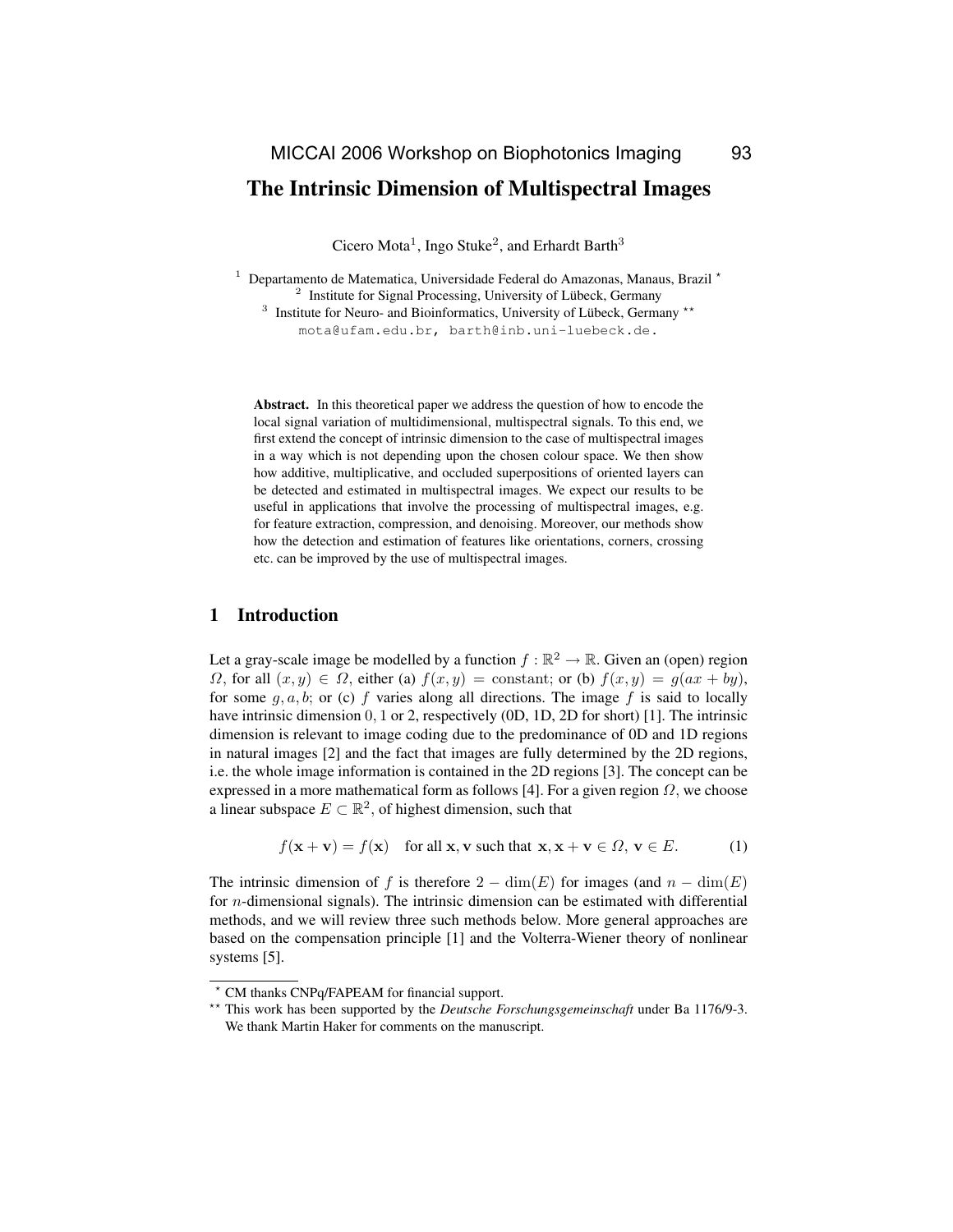**Structure Tensor.** This is a straightforward method based on the equivalence in  $\Omega$  of Eq. (1) and the constraint

$$
\frac{\partial f}{\partial \mathbf{v}} = 0 \quad \text{for all } \mathbf{v} \in E . \tag{2}
$$

The subspace  $E$  can be estimated as the subspace spanned by the set of unity vectors that minimise the energy functional

$$
\mathcal{E}(\mathbf{v}) = \int_{\Omega} \left| \frac{\partial f}{\partial \mathbf{v}} \right|^2 d\Omega = \mathbf{v}^T \mathbf{J} \mathbf{v} , \qquad (3)
$$

where **J** is given by

$$
\mathbf{J} = \int_{\Omega} \nabla f \otimes \nabla f \, d\Omega = \int_{\Omega} \begin{bmatrix} f_x^2 & f_x f_y \\ f_x f_y & f_y^2 \end{bmatrix} d\Omega \,. \tag{4}
$$

In the above equation, the symbol  $\otimes$  denotes the tensor product, and  $f_x$ ,  $f_y$  are short notations for  $\partial f / \partial x$ ,  $\partial f / \partial y$ . Therefore, E is the eigenspace associated with the smallest eigenvalues of  $J$ , and the intrinsic dimension of f corresponds to the rank of  $J$  and may be obtained from the eigenvalue analysis of J or, equivalently, from its symmetric invariants [6].

The Hessian. Since Eq. (1) is assumed to be valid in a neighbourhood, it follows that, in  $\Omega$ ,

$$
\frac{\partial^2 f}{\partial \mathbf{w} \partial \mathbf{v}} = \mathbf{0} \quad \text{for all } \mathbf{v} \in E \text{ and } \mathbf{w} \in \mathbb{R}^2 \tag{5}
$$

or, equivalently,

$$
\mathbf{H}\mathbf{v} = \mathbf{0} \quad \text{for all } \mathbf{v} \in E \text{ , } [7] \tag{6}
$$

where  $H$  is the Hessian of  $f$ , i.e.,

$$
\mathbf{H} = \begin{bmatrix} f_{xx} & f_{xy} \\ f_{xy} & f_{yy} \end{bmatrix} . \tag{7}
$$

Hence, as for the structure tensor method, both the subspace  $E$  and the intrinsic dimension can be estimated from the eigenvalue analysis of the Hessian of  $f[1]$ .

The Energy Tensor. The structure-tensor and Hessian methods have similar drawbacks. The first fails at singular points, e.g., extreme points, while the second fails at inflection points of the image. Equations (2) and (5) may be combined into a phase invariant tensor, the so called *energy tensor* [8]:

$$
\mathbf{B} = \nabla f \otimes \nabla f - f\mathbf{H}.
$$
 (8)

Note that the energy tensor is a combination of the structure tensor and the Hessian.

The purpose of this paper is twofold: first, we show how the above methods for the estimation of the intrinsic dimension generalise to multispectral images; second, we extend the methods to a different class of signals with fractional intrinsic dimension, which occur, for example, with multiple overlayed orientations and occlusions, see Figure 1.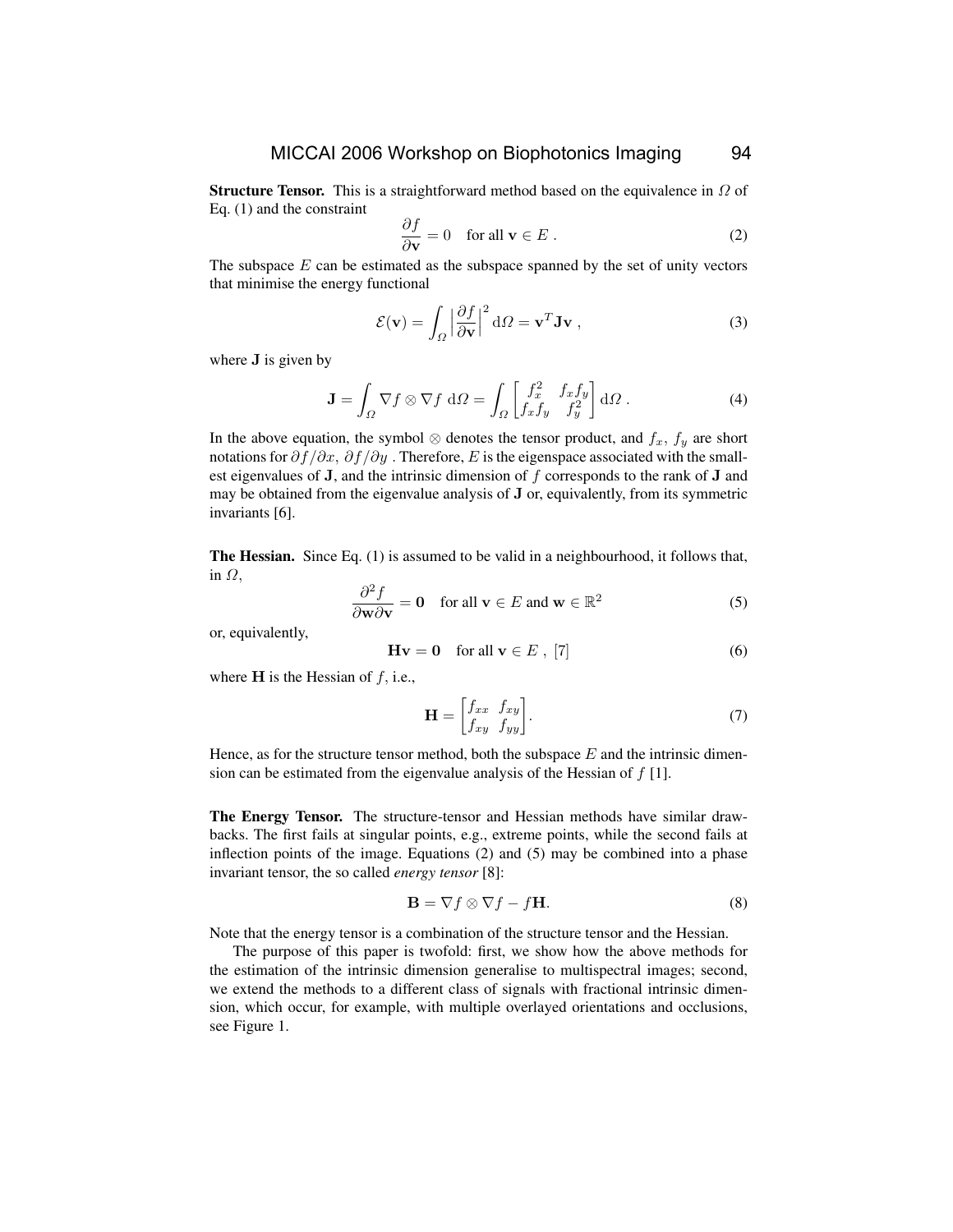

Fig. 1. Examples of images that result from combinations of locally 1D layers. Synthetic examples of occlusion (top left) and transparent overlay (top middle), and a real example of an X-ray car-tire image (top right) are shown. In the bottom row the results of estimating the orientations are shown. Results are for grey-level images and are taken from [9]. Note that in the case of multispectral images, the results will improve because the structure tensor can be built by integration in colour space instead of image space.

#### 2 Multispectral Images and Intrinsic Dimension

Let a multispectral image be modelled by a function  $f : \mathbb{R}^2 \to \mathbb{R}^q$ . The concept of intrinsic dimension extends straightforwardly to such images: a 0D image has constant colour; in 1D images, the colours are constant along some direction; otherwise, the image is 2D. Note that now the colours, not the grey levels, of the image must be constant in a subspace in order to have a reduced intrinsic dimension. Next, we show how to extend the three differential methods described above to the case of multispectral images. Since the coordinate system  $\mathbb{R}^q$  is mainly an artifact of the colour space definition, it seems useful to have a generalisation that does not depend on a particular choice of such a coordinate system. In particular, just working with the image components independently does not seem appropriate because they depend on the chosen colour space.

**Structure Tensor.** Similar to the case of scalar images, we look for the subspace  $E$  of highest dimension such that, in  $\Omega$ ,

$$
\frac{\partial \mathbf{f}}{\partial \mathbf{v}} = \mathbf{0} \quad \text{for all } \mathbf{v} \in E. \tag{9}
$$

This leads to a system of q equations for each  $x \in \Omega$ . Since Eq. (9) is a vectorial equation, we choose a scalar product (and its corresponding norm) in  $\mathbb{R}^q$  for  $y =$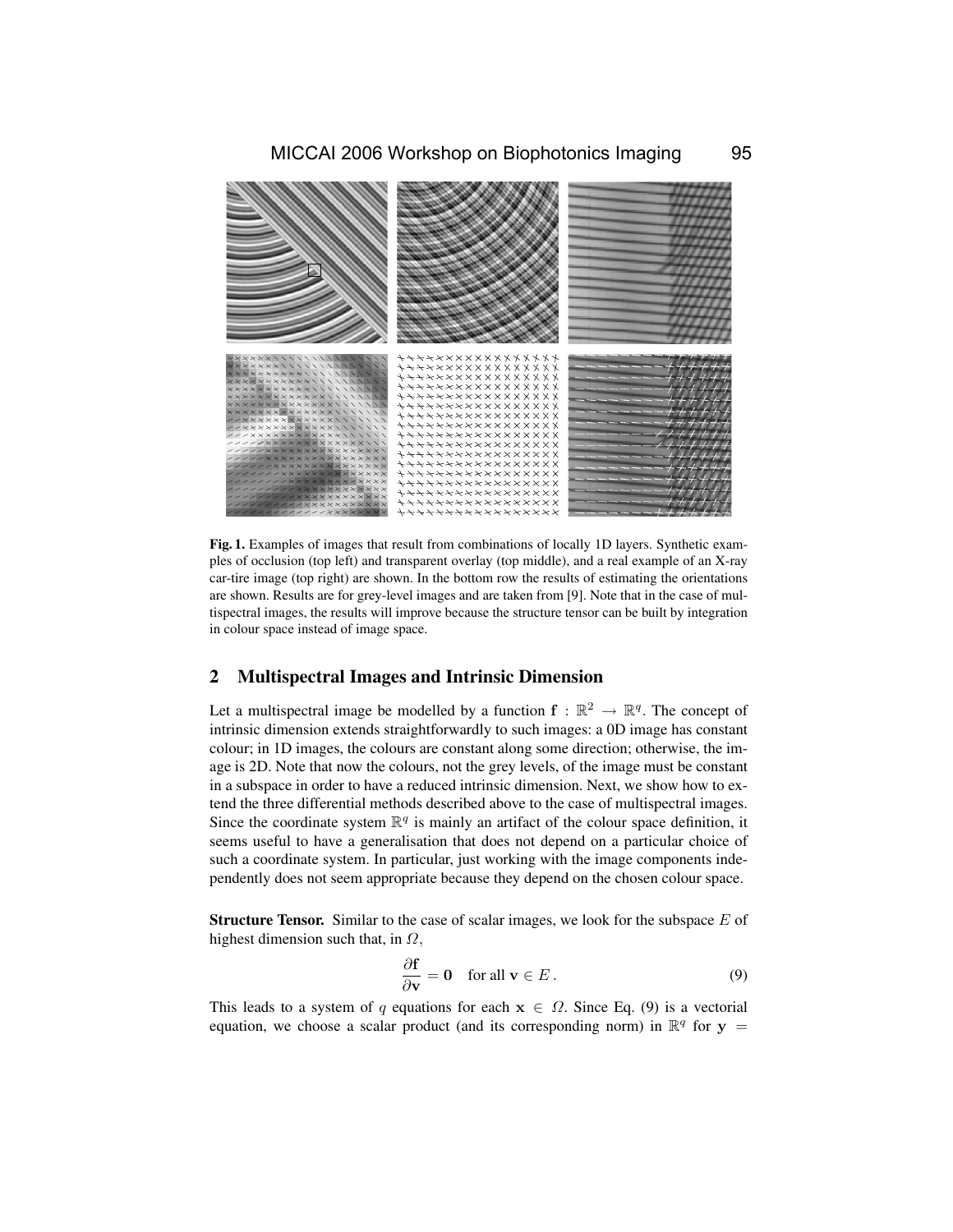$(y_1, \ldots, y_q)$  and  $\mathbf{z} = (z_1, \ldots, z_q)$  in  $\mathbb{R}^q$  as  $\mathbf{y} \cdot \mathbf{z} = \sum_{1}^{q} a_k y_k z_k$ . The positive weights  $a_k$  can emphasise some components of f relative to others. We may now estimate  $E$ and the intrinsic dimension of f by minimising the functional

$$
\mathcal{E}(\mathbf{v}) = \int_{\Omega} \left\| \frac{\partial \mathbf{f}}{\partial \mathbf{v}} \right\|^2 d\Omega.
$$
 (10)

To find the tensor **J** associated with  $\mathcal{E}$ , we set  $\mathbf{v} = (v_x, v_y)$ . Thus,

$$
\frac{\partial \mathbf{f}}{\partial \mathbf{v}} = v_x \mathbf{f}_x + v_y \mathbf{f}_y,\tag{11}
$$

where  $f_x, f_y$  denote the partial derivatives of f. Therefore,

$$
\left\|\frac{\partial \mathbf{f}}{\partial \mathbf{v}}\right\|^2 = v_x^2 \left\|\mathbf{f}_x\right\|^2 + 2v_x v_y \mathbf{f}_x \cdot \mathbf{f}_y + v_y^2 \left\|\mathbf{f}_y\right\|^2. \tag{12}
$$

Hence, Eq. (10) can be rewritten as

$$
\mathcal{E}(\mathbf{v}) = \mathbf{v}^T \mathbf{J} \mathbf{v},\tag{13}
$$

where  $J = J(f)$  is defined as

$$
\mathbf{J} = \int_{\Omega} \begin{bmatrix} ||\mathbf{f}_x||^2 & \mathbf{f}_x \cdot \mathbf{f}_y \\ \mathbf{f}_x \cdot \mathbf{f}_y & ||\mathbf{f}_y||^2 \end{bmatrix} d\Omega.
$$
 (14)

Thus, as in the gray-scale case,  $E$  and the intrinsic dimension of  $f$  may be estimated from the eigenvalue analysis of J. Similar results have been obtained for the the gradient of colour images [10] and for motion from colour [7]. As expected, the tensor in Eq. (14) reduces to the one in Eq. (4) for gray-scale images. We relate the structure tensor of f and its components by the following

**Proposition 1.** Let  $\mathbf{f} = (f_1, \ldots, f_q)^T$ , then  $\mathbf{J}(\mathbf{f}) = \sum_1^q a_k \mathbf{J}(f_k)$ .

*Proof.* We have  $\partial f(x)/\partial v = (\nabla f_1 \cdot v, \dots, \nabla f_q \cdot v)^T$ , and consequently,

$$
\left\|\frac{\partial \mathbf{f}(\mathbf{x})}{\partial \mathbf{v}}\right\|^2 = \sum_{1}^{q} a_k |\nabla f_k \cdot \mathbf{v}|^2 = \mathbf{v}^T \left(\sum_{1}^{q} a_k \nabla f_k \otimes \nabla f_k\right) \mathbf{v},\tag{15}
$$

which yields the result by use of the scalar product defined above.

**The Hessian.** We start by taking directional derivatives of Eq. (9) to obtain, within  $\Omega$ ,

$$
\frac{\partial^2 \mathbf{f}}{\partial \mathbf{w} \partial \mathbf{v}} = \mathbf{0} \quad \text{for all } \mathbf{v} \in E \text{ and } \mathbf{w} \in \mathbb{R}^2 \ . \tag{16}
$$

Let  $H_k = H(f_k)$  be the Hessian of the component  $f_k$ , then we have

$$
\frac{\partial^2 \mathbf{f}}{\partial \mathbf{w} \partial \mathbf{v}} = (\mathbf{w}^T \mathbf{H}_1 \mathbf{v}, \dots, \mathbf{w}^T \mathbf{H}_q \mathbf{v})^T.
$$
 (17)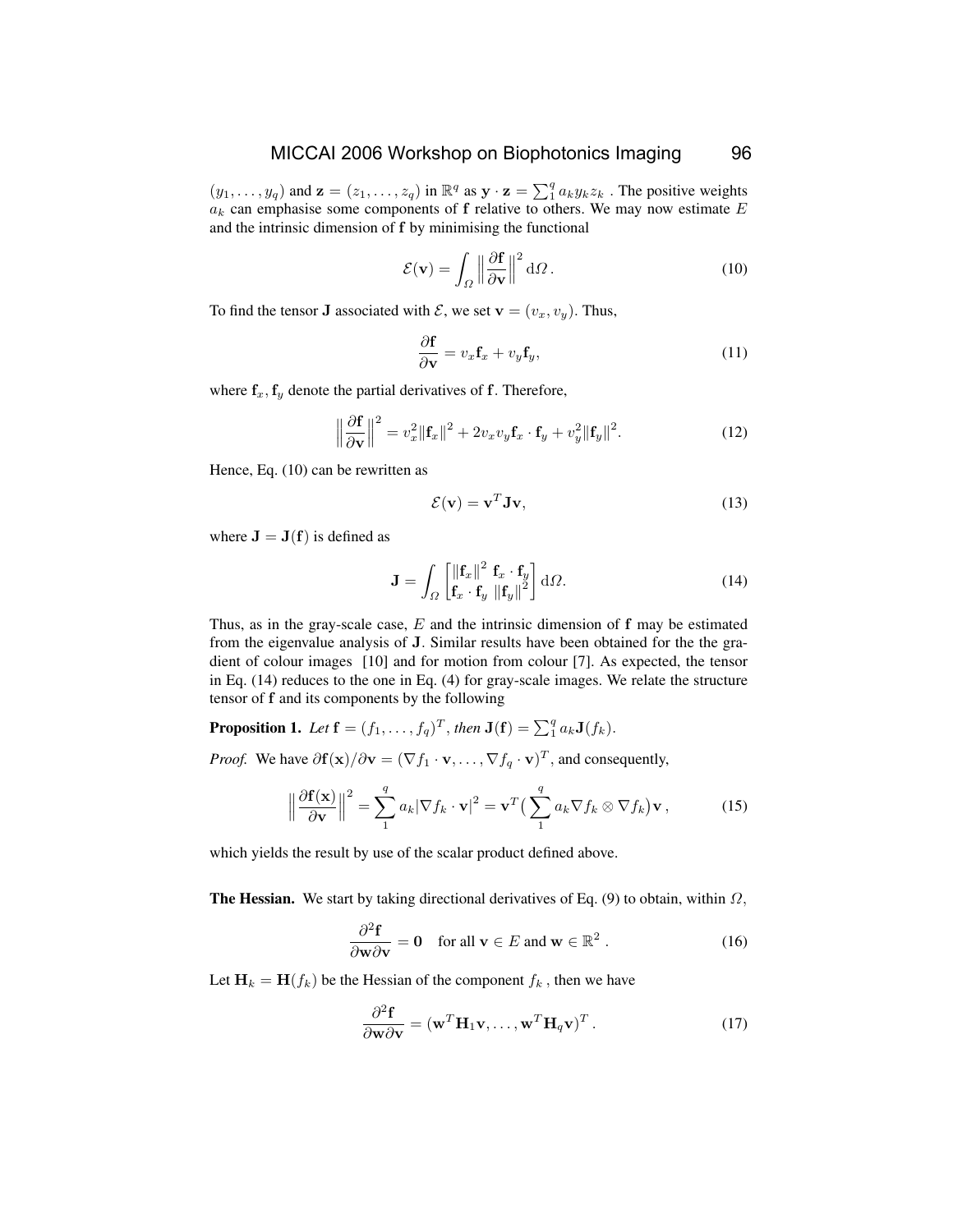By an abuse of notation, we denote by the Hessian of f the linear mapping  $\mathbf{H} : \mathbb{R}^2 \to$  $\mathbb{R}^{2q} = \mathbb{R}^q \times \cdots \times \mathbb{R}^q$  defined by

$$
\mathbf{Hu} = (\mathbf{H}_1 \mathbf{u}, \dots, \mathbf{H}_q \mathbf{u})^T.
$$
 (18)

With this notation, Eq. (16) holds if and only if

$$
\mathbf{H}\mathbf{v} = \mathbf{0} \quad \text{for all } \mathbf{v} \in E . \tag{19}
$$

Since the above equation is overconstrained for  $q > 1$ , it has to be solved in a leastsquares sense, which yields  $E$  as the subspace spanned by the unity eigenvectors associated to the minimal eigenvalue of  $H<sup>T</sup>H$ . Thus, the intrinsic dimension of f may be obtained as the rank of  $\mathbf{H}^T \mathbf{H}$ . By choosing, in  $\mathbb{R}^2$ , the standard scalar product and, for  $\mathbf{y} = (\mathbf{y}_1, \dots, \mathbf{y}_q), \mathbf{z} = (\mathbf{z}_1, \dots, \mathbf{z}_q)$  in  $\mathbb{R}^{2q}$ , the scalar product  $\mathbf{y} \cdot \mathbf{z} = \sum_{1}^{q} a_k \mathbf{y}_k \cdot \mathbf{z}_k$ , a straightforward computation gives

**Proposition 2.**  $\mathbf{H}^T \mathbf{H} = \sum_1^q a_k \mathbf{H}^2(f_k)$  .

The Energy Tensor. The energy tensor method for the estimation of intrinsic dimension can be extended straightforwardly to multispectral images in analogy to the Hessian case. We define a linear mapping  $\mathbf{B} : \mathbb{R}^2 \to \mathbb{R}^{2q}$  by taking into account the energy tensor for the coordinate functions of f, i.e.

$$
\mathbf{B}\mathbf{u} = (\mathbf{B}_1\mathbf{u}, \dots, \mathbf{B}_q\mathbf{u})^T , \qquad (20)
$$

where  $\mathbf{B}_k = \mathbf{B}(f_k) = \nabla f_k \otimes \nabla f_k - f_k \mathbf{H}(f_k)$ . Therefore, the subspace E is the kernel of B, i.e.

$$
\mathbf{B}\mathbf{v} = \mathbf{0} \text{ for all } \mathbf{v} \in E \tag{21}
$$

Thus, again,  $E$  is estimated as the eigenspace associated to the minimal eigenvalue of  $B<sup>T</sup>B$ , and the intrinsic dimension of f is computed as the rank of  $B<sup>T</sup>B$ . As before, we have the following

Proposition 3.  $\mathbf{B}^T \mathbf{B} = \sum_1^q a_k \mathbf{B}^2(f_k)$  .

#### 3 Intrinsic Dimension of Multiple, Multispectral Layers

In this section, we investigate a special class of 2D images which occur when two 1D layers are combined into one 2D image, e.g. by additive superposition or occlusion. We will show that a generalised structure tensor can be used to detect such superpositions and to estimate the parameters of the 1D layers. Because such combinations of 1D layers have an intrinsic dimension greater than one, but are not really 2D, we say that they have a *fractional intrinsic dimension* between 1 and 2 and, thus, need a more refined description (in terms of the generalised structure tensor introduced below).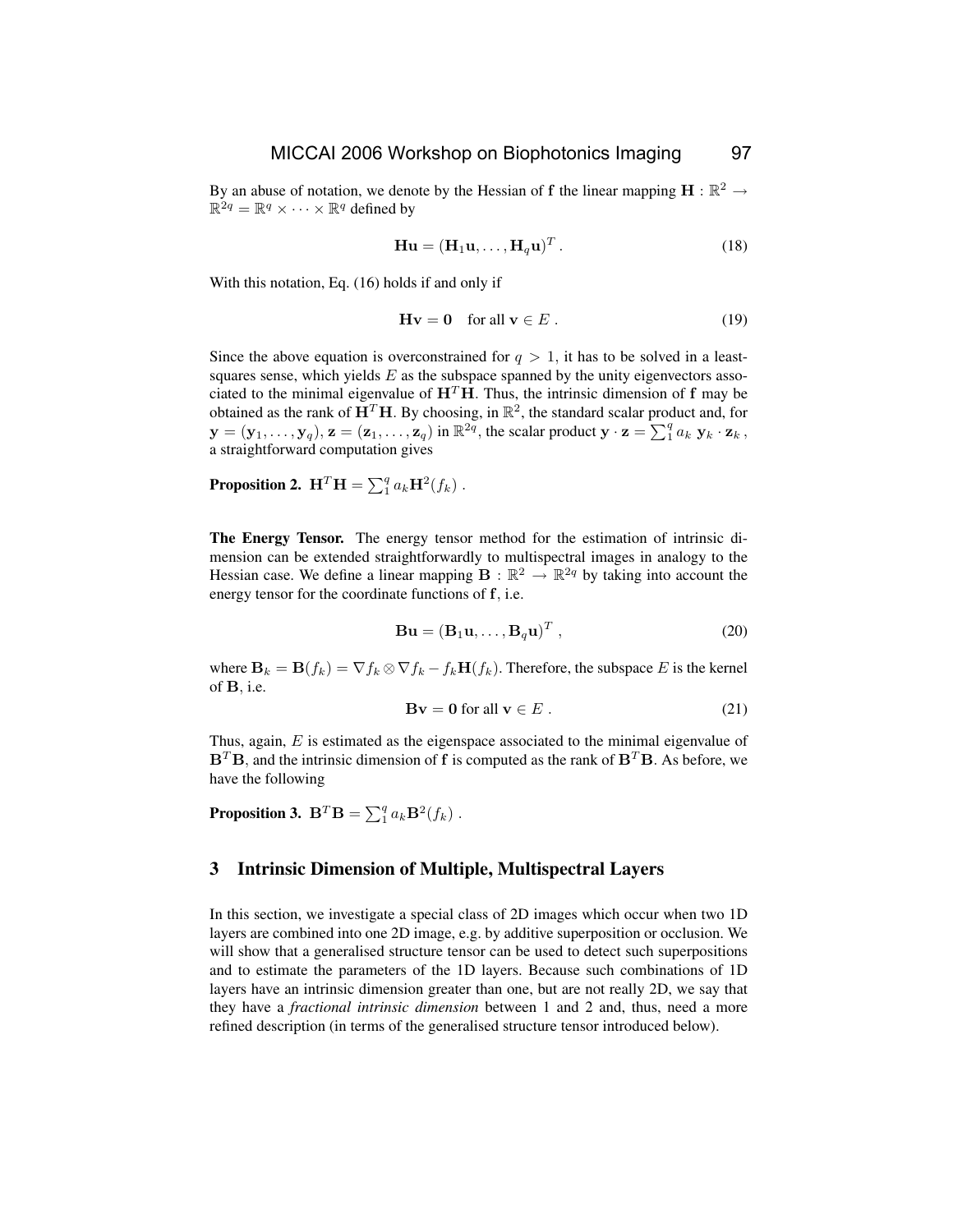### MICCAI 2006 Workshop on Biophotonics Imaging 98

| Pattern | rank <b>J</b>  rank $J_2$ |
|---------|---------------------------|
|         |                           |
|         |                           |
|         |                           |
| others  |                           |

Table 1. The shown correspondences between the different patterns and the ranks of the two tensors define the intrinsic dimension of the components of additively overlayed images. The symbols denote  $0D$  (circle) and  $1D$  (bar) patterns. In general, the rank of  $J_N$ ,  $N = 1, 2, ...$  induces a natural order of complexity for patterns consisting of  $N$  additive layers [11].

#### Additive Multispectral Layers. Let f be the additive superposition of two layers

$$
\mathbf{f} = \mathbf{g} + \mathbf{h} \tag{22}
$$

we want to know if both layers g, h have intrinsic dimension lower than two, i.e., for a given region  $\Omega$ , we want to know if there are subspaces  $E_1$  and  $E_2$  such that

$$
\frac{\partial \mathbf{g}}{\partial \mathbf{u}} = \frac{\partial \mathbf{h}}{\partial \mathbf{v}} = \mathbf{0} \quad \text{for all } \mathbf{u} \in E_1, \, \mathbf{v} \in E_2 \,. \tag{23}
$$

By allowing more layers, we can deal with the important case where the components  $f_k$ of f have intrinsic dimension lower than 2. For this, it suffices to look at  $\mathbf{f} = \sum_{1}^{q} f_k \mathbf{e}_k$ , where  $\{e_1, \ldots, e_k\}$  is the standard basis for  $\mathbb{R}^q$ . Taken together, Eq.s (22) and (23) are equivalent to [12]

$$
\frac{\partial^2 \mathbf{f}}{\partial \mathbf{u} \partial \mathbf{v}} = \mathbf{u}^T \mathbf{H} \mathbf{v} = \mathbf{0},\tag{24}
$$

which expands to

$$
c_{xx}\mathbf{f}_{xx} + c_{xy}\mathbf{f}_{xy} + c_{yy}\mathbf{f}_{yy} = \mathbf{0},\tag{25}
$$

where  $c_{xx} = u_x v_x$ ,  $c_{xy} = u_x v_y + u_y v_x$ ,  $c_{yy} = u_y v_y$ . Since the above equation is linear in the parameter vector  $\mathbf{c} = (c_{xx}, c_{xy}, c_{yy})^T$ , there will be a correspondence between the dimension of the subspaces  $E_1, E_2$  and the rank of the tensor associated to the energy functional (see [11] and Table 1)

$$
\mathcal{E}_2(\mathbf{c}) = \int_{\Omega} \|c_{xx}\mathbf{f}_{xx} + c_{xy}\mathbf{f}_{xy} + c_{yy}\mathbf{f}_{yy}\|^2 d\Omega = \mathbf{c}^T \mathbf{J}_2 \mathbf{c},\tag{26}
$$

where  $J_2 = J_2(f)$  is given by

$$
\mathbf{J}_2 = \int_{\Omega} \begin{bmatrix} ||\mathbf{f}_{xx}||^2 & \mathbf{f}_{xx} \cdot \mathbf{f}_{xy} & \mathbf{f}_{xx} \cdot \mathbf{f}_{yy} \\ \mathbf{f}_{xx} \cdot \mathbf{f}_{xy} & ||\mathbf{f}_{xy}||^2 & \mathbf{f}_{xy} \cdot \mathbf{f}_{yy} \\ \mathbf{f}_{xx} \cdot \mathbf{f}_{yy} & \mathbf{f}_{xy} \cdot \mathbf{f}_{yy} & ||\mathbf{f}_{yy}||^2 \end{bmatrix} d\Omega.
$$
 (27)

Multiplicative Multispectral Layers. We now consider the multiplicative superposition of two layers, i.e.

$$
\mathbf{f} = \mathbf{g} \bullet \mathbf{h},\tag{28}
$$

where the bullet denotes that for every component of f, we have  $f_k = g_k h_k$ . A direct verification shows that Eq.s  $(23)$  and  $(28)$  imply the following constraint for  $f$ :

$$
\mathbf{u}^T \mathbf{B} \mathbf{v} = \mathbf{0}.\tag{29}
$$

In analogy to the additive case, we can construct a tensor  $J(B, f)$  for the estimation of the intrinsic dimension of the layers.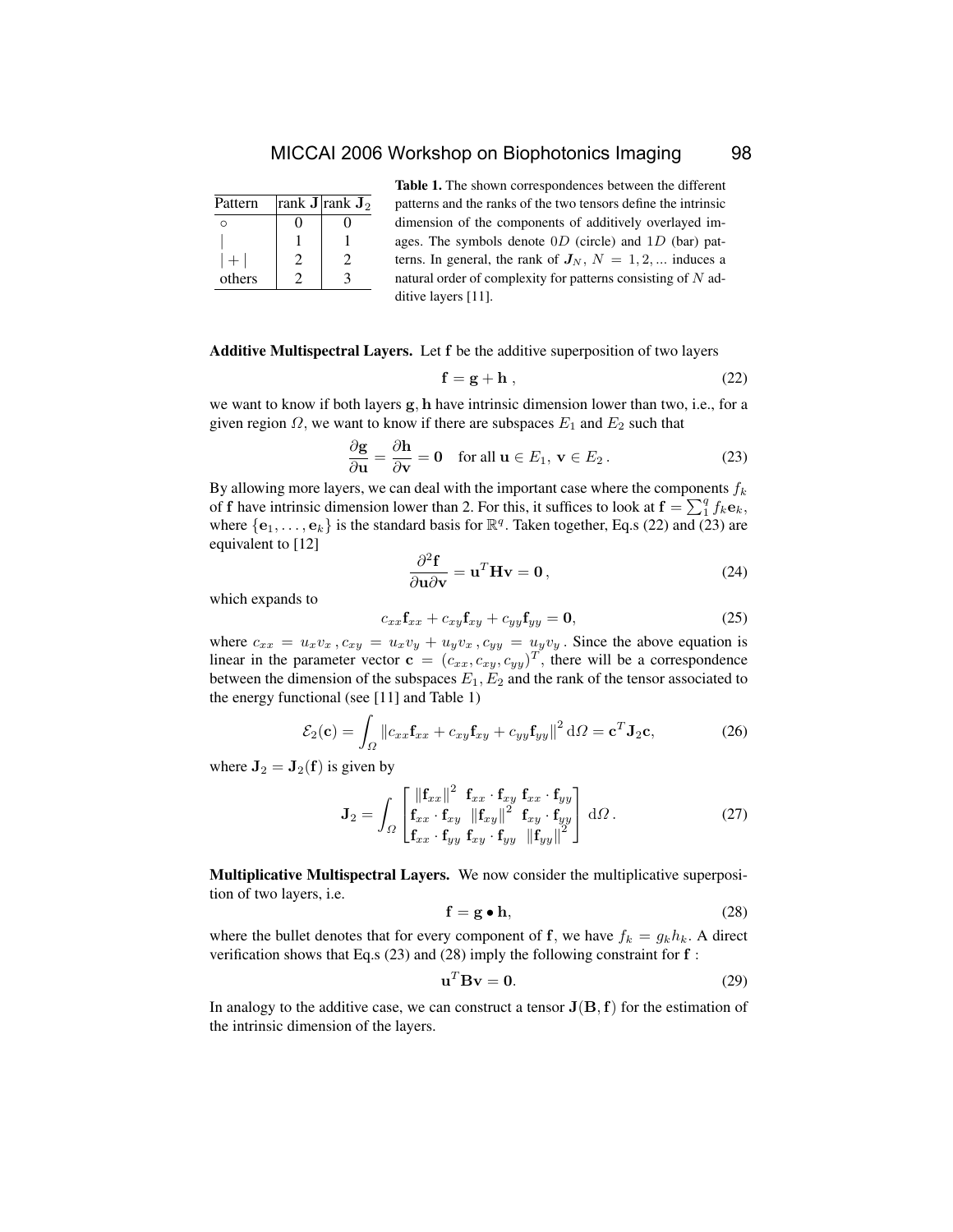#### MICCAI 2006 Workshop on Biophotonics Imaging 99

Occluded Multispectral Layers. We model occluded superposition of two images by

$$
\mathbf{f} = \chi \mathbf{g} + (1 - \chi) \mathbf{h} \,, \tag{30}
$$

where  $\chi(\mathbf{x})$  is the characteristic function of some half-plane P. This model is appropriate for the local description of junction types  $T, L$  and  $\Psi$ . X-junctions fit better to a transparent model as in Subsection 3. In order to estimate the intrinsic dimension of the occlusion layers, we observe that Eq. (30) is equivalent to

$$
\mathbf{f}(\mathbf{x}) = \begin{cases} \mathbf{g}_1(\mathbf{x}) & \text{if } \mathbf{x} \in P \\ \mathbf{g}_2(\mathbf{x}) & \text{otherwise.} \end{cases}
$$
 (31)

Therefore,  $\partial f(x)/\partial u = 0$  if x belongs to P, and  $\partial f(x)/\partial v = 0$  if x does not belong to P. From the above, we can draw the conclusion that the expressions

$$
\frac{\partial \mathbf{f}}{\partial \mathbf{u}} \otimes \frac{\partial \mathbf{f}}{\partial \mathbf{v}} = \mathbf{0} \quad \text{and} \quad \frac{\partial \mathbf{f}}{\partial \mathbf{v}} \otimes \frac{\partial \mathbf{f}}{\partial \mathbf{u}} = \mathbf{0}
$$
 (32)

are valid everywhere except for the border of  $P$  where they may differ from zero. Eq.  $(32)$  may not hold at the border of P, because the derivatives of the characteristic function  $\chi$  are not defined there. This is not the case if u and the border of P have the same direction, e.g., in case of a  $T$ -junction. In contrast to the second order derivative approach, the equations in (32) differ. Expanding the first of these equations, we find

$$
u_x v_x \mathbf{f}_x \otimes \mathbf{f}_x + u_x v_y \mathbf{f}_x \otimes \mathbf{f}_y + u_y v_x \mathbf{f}_y \otimes \mathbf{f}_x + u_y v_y \mathbf{f}_y \otimes \mathbf{f}_y = \mathbf{0}.
$$
 (33)

A direct estimation of the  $u_i v_j$  will result in an overconstrained system of equations for u and v. This is avoided by averaging the equations in (32), i.e., by symmetrization, to obtain

$$
c_{xx}\mathbf{f}_x \otimes \mathbf{f}_x + \frac{c_{xy}}{2}(\mathbf{f}_x \otimes \mathbf{f}_y + \mathbf{f}_y \otimes \mathbf{f}_x) + c_{yy}\mathbf{f}_y \otimes \mathbf{f}_y = \mathbf{0}.
$$
 (34)

Although the focus here is not on the estimation of the parameters u and v, the symmetrization has the extra benefit of reducing the size of the resulting tensor. The system in Eq. (34) has  $q(q+1)/2$  equations, which makes the system overconstrained if  $q > 2$ . Note that the system is underconstrained for  $q = 1$  and that a multispectral approach can overcome this problem. As in the case of transparent layers, a least-squares procedure to solve Eq. (34) will lead to the minima of the energy functional

$$
\mathcal{E}(\mathbf{c}) = \int_{\Omega} \left| c_{xx} \mathbf{f}_x \otimes \mathbf{f}_x + \frac{c_{xy}}{2} (\mathbf{f}_x \otimes \mathbf{f}_y + \mathbf{f}_y \otimes \mathbf{f}_x) + c_{yy} \mathbf{f}_y \otimes \mathbf{f}_y \right|^2 d\Omega \tag{35}
$$

$$
= cJ_2c , \t\t(36)
$$

where

$$
\mathbf{J}_2 = \int_{\Omega} \begin{bmatrix} \|\mathbf{f}_x\|^4 & \|\mathbf{f}_x\|^2 \mathbf{f}_x \cdot \mathbf{f}_y & \|\mathbf{f}_x \cdot \mathbf{f}_y\|^2 \\ \|\mathbf{f}_x\|^2 \mathbf{f}_x \cdot \mathbf{f}_y & \frac{1}{2} (\|\mathbf{f}_x\|^2 \|\mathbf{f}_y\|^2 + |\mathbf{f}_x \cdot \mathbf{f}_y|^2) & \|\mathbf{f}_y\|^2 \mathbf{f}_x \cdot \mathbf{f}_y \\ \|\mathbf{f}_x \cdot \mathbf{f}_y\|^2 & \|\mathbf{f}_y\|^2 \mathbf{f}_x \cdot \mathbf{f}_y & \|\mathbf{f}_y\|^4 \end{bmatrix} d\Omega \quad (37)
$$

As before, a correspondence between the intrinsic dimension of the occlusion layers and the rank of  $J_2$  is given by Table 1.